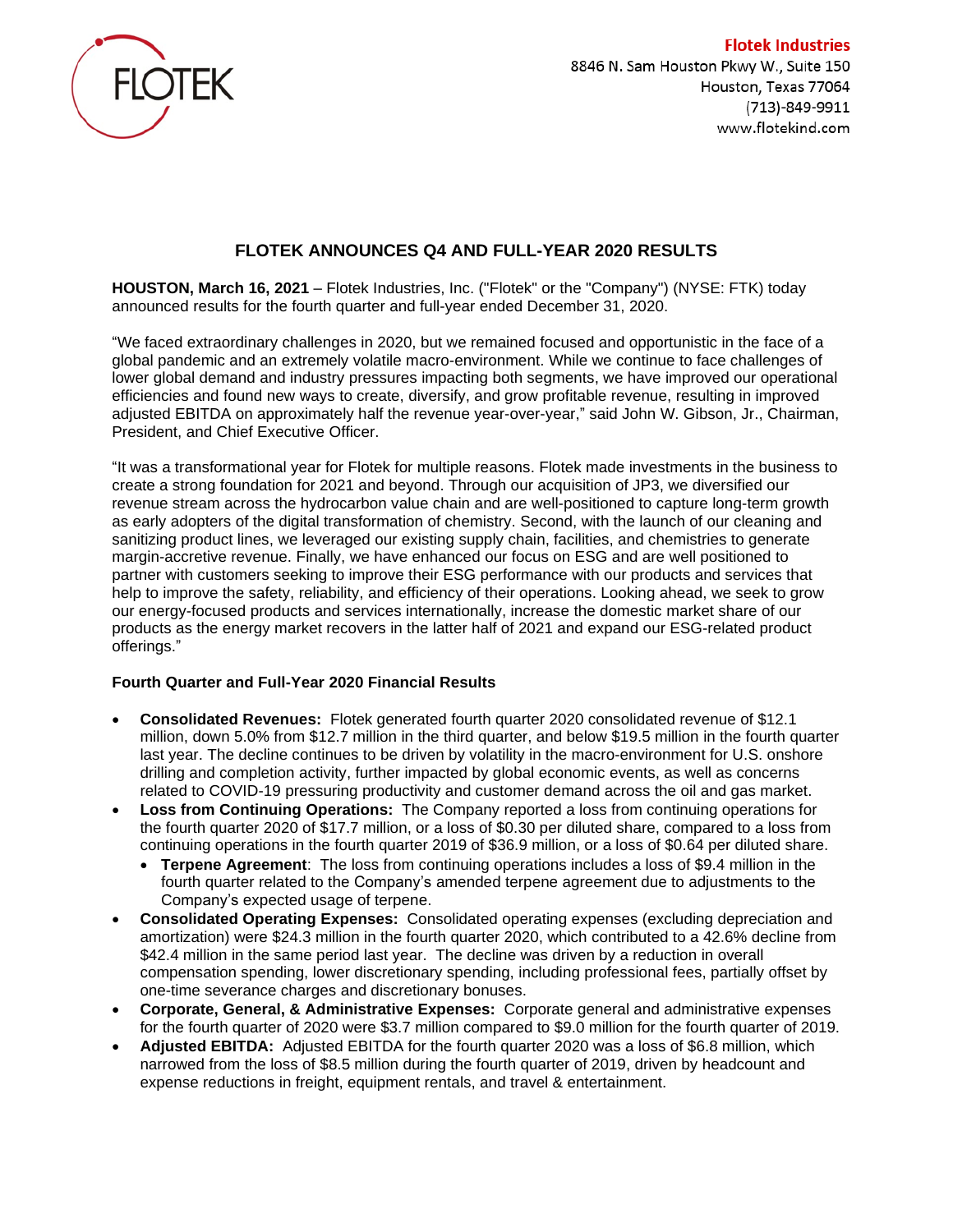

- For the full-year 2020, Flotek generated revenue of \$53.1 million, a loss from continuing operations of \$136.5 million, compared to revenue of \$119.4 million, a loss from continuing operations of \$76.1 million for the full-year 2019.
- Full-year 2020 adjusted EBITDA loss was \$26.2 million, compared to an adjusted EBITDA loss of \$33.1 million for the full-year 2019.
- For the full-year 2020, the Company's cost-cutting and process improvement initiatives reduced annualized expenses by approximately 40.4% across the enterprise.

## **Balance Sheet and Liquidity**

As of December 31, 2020, the Company had cash and equivalents of \$38.7 million. As previously disclosed on April 16, 2020, the Company received a \$4.8 million loan, and JP3 received a \$0.9 million loan, both pursuant to the Paycheck Protection Program administered by the U.S. Small Business Administration as part of the Coronavirus Aid, Relief, and Economic Security Act, known as the "CARES" Act.

### **Chemistry Technologies Segment**

In the fourth quarter, sales in the Chemistry Technologies segment declined sequentially 10.2% to \$10.8 million. The decline was primarily attributed to ongoing market volatility in the macro-environment impacting energy supply and demand, as well as fourth quarter seasonality as several customers in the energy chemistry business temporarily shut down operations at year-end.

During the fourth quarter, Flotek implemented several initiatives with the goal to be the collaborative partner of choice for chemistry technology.

### *Energy Chemistry*

- The Company relaunched the Flotek brand to elevate its enhanced value approach.
- The Company is targeting a customer base with sustainable activity and operational programs, particularly in unconventional shale markets, whose strategic objectives align with Flotek's proven performance and value proposition of cost-effective chemistry solutions that can improve production at lower cost per barrel produced.
- Flotek deployed sustainable chemistry technologies for customer efficacy and profitability, offering cost-effective, greener and safer chemistry solutions, for companies seeking to improve their ESG performance.

### *Professional Chemistry*

- Flotek expanded its product offerings and technologies and announced the launch of its new professional chemistries brand Flotek Protekol™, which includes a robust line of surface cleaners, degreasers, wipes, disinfectants and sanitizers.
- As the Company builds its long-term business strategy, it has partnered with Matt Lazlo as a strategic advisor. A former Clorox executive, Lazlo brings more than 25 years of experience serving in senior business, sales and marketing roles across consumer, commercial, retail, e-Commerce and industrial markets for Clorox.
- The Company executed a strategic agreement with a major global manufacturer of specialty and intermediate chemicals to produce and package EPA-registered disinfectant wipes.

### **Data Analytics Segment**

In the fourth quarter, Data Analytics' sales improved 91.8% sequentially to \$1.3 million, primarily driven by an increase in new sales in North America, as well as maintenance and support services.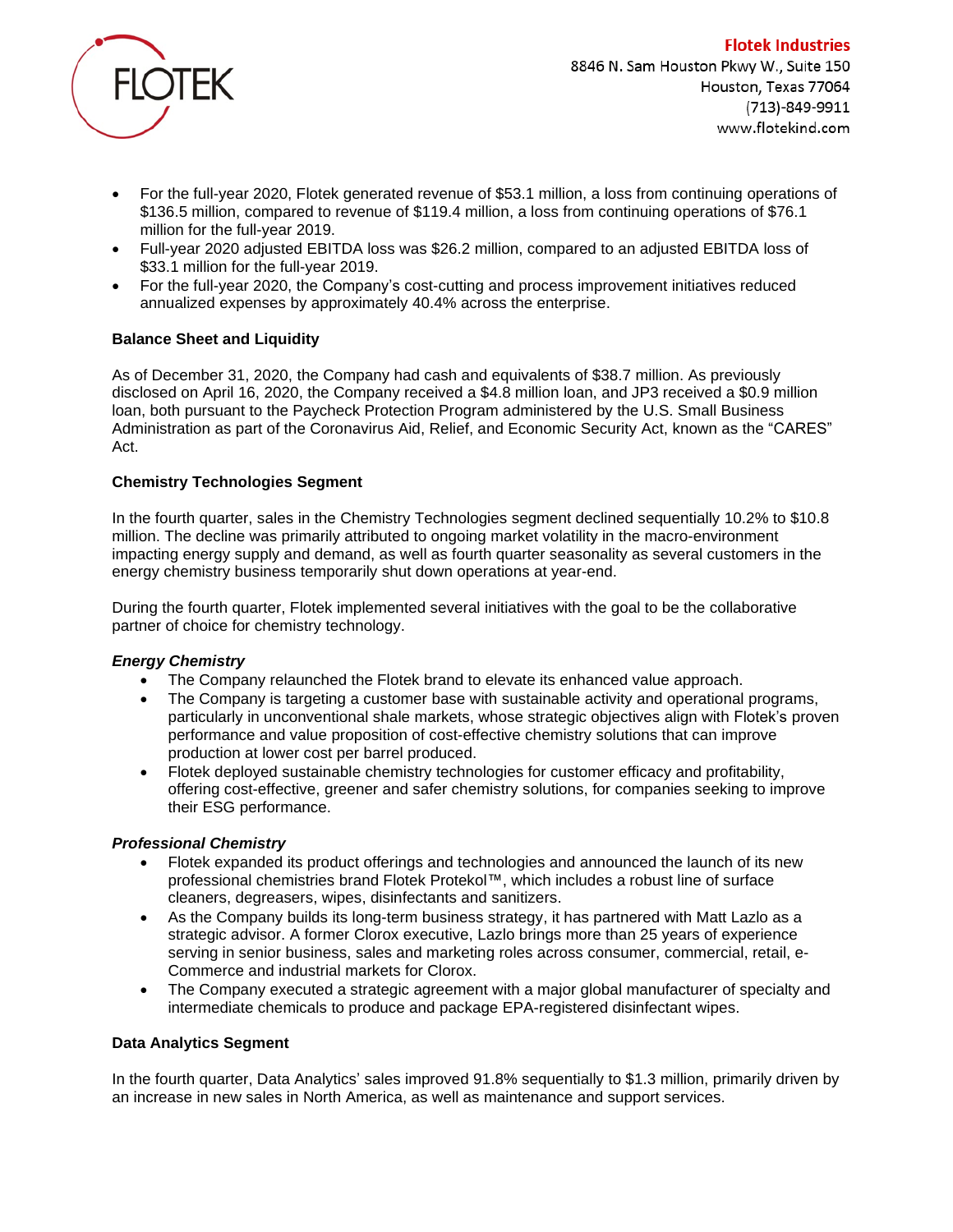

During the fourth quarter, Flotek continued to enhance its offerings and increase its efficiency in delivering solutions, while targeting new customers and markets to transform their businesses through real-time data and analytics. Highlights include:

- Progressed its international market entry strategy, continuing meaningful engagement with potential customers in the Middle East, Africa and Asia, and securing its first pilot in the Middle East.
- Implemented software development enhancements by accelerating Artificial Intelligence and machine learning capabilities, improving the precision of our measurement between batches of refined hydrocarbon products – reducing time, waste and money spent.
- Began streamlining the Company's sampling process to improve operational efficiencies, reduce costs to customers and increase speed to commissioning JP3's systems to customers.

# **Board of Directors Updates**

- Kevin Brown, a director that joined the Company's Board in June 2020 following the acquisition of JP3, passed away unexpectedly in January. Harsha Agadi has been appointed to the Audit Committee to replace Mr. Brown.
- Flotek has created the Risk and Sustainability Committee, a new committee designated to oversee risk, which will be chaired by director Mike Fucci.
- Director Michelle M. Adams will not stand for re-election at the 2021 annual meeting of stockholders of the Company, due to outside demands on her time and her schedule.
- The Board has engaged Heidrick & Struggles to conduct the search for a replacement director.

### **Conference Call Details**

Flotek will host a conference call on Tuesday, March 16, 2021, at 4:00 pm CDT (5:00 p.m. EDT) to discuss its fourth quarter and full-year operating results ended December 31, 2020. To participate in the call, participants should dial 844-835-9986 approximately five minutes prior to the start of the call. The call can also be accessed from Flotek's website at [www.flotekind.com.](http://www.flotekind.com/)

### **About Flotek Industries, Inc.**

Flotek Industries, Inc. is a technology-driven, specialty chemistry and data company that serves customers across industrial, commercial and consumer markets. Flotek's Chemistry Technologies segment develops, manufactures, packages, distributes, delivers, and markets high-quality sanitizers and disinfectants for commercial, governmental and personal consumer use. Additionally, Flotek empowers the energy industry to maximize the value of their hydrocarbon streams and improve return on invested capital through its real-time data platforms and chemistry technologies. Flotek serves downstream, midstream and upstream customers, both domestic and international. Flotek is a publicly traded company headquartered in Houston, Texas, and its common shares are traded on the New York Stock Exchange under the ticker symbol "FTK." For additional information, please visit Flotek's web site at www.flotekind.com.

### **Forward-Looking Statements**

Certain statements set forth in this press release constitute forward-looking statements (within the meaning of Section 27A of the Securities Act of 1933 and Section 21E of the Securities Exchange Act of 1934) regarding Flotek Industries, Inc.'s business, financial condition, results of operations and prospects. Words such as will, continue, expects, anticipates, intends, plans, believes, seeks, estimates and similar expressions or variations of such words are intended to identify forward-looking statements, but are not the exclusive means of identifying forward-looking statements in this press release. Although forward-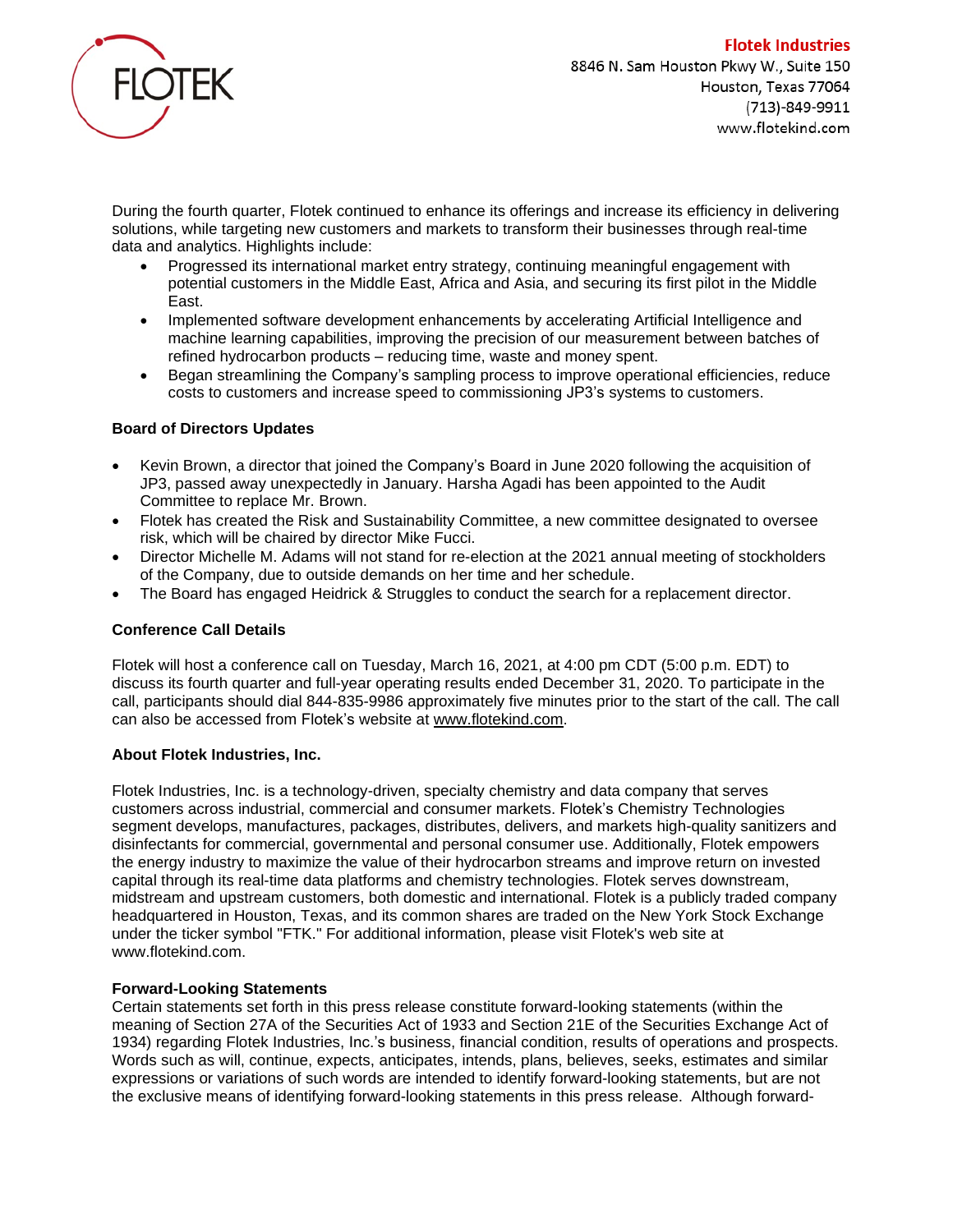

looking statements in this press release reflect the good faith judgment of management, such statements can only be based on facts and factors currently known to management. Consequently, forward-looking statements are inherently subject to risks and uncertainties, and actual results and outcomes may differ materially from the results and outcomes discussed in the forward-looking statements. Further information about the risks and uncertainties that may impact the Company are set forth in the Company's most recent filing with the Securities and Exchange Commission on Form 10-K (including, without limitation, in the "Risk Factors" section thereof), and in the Company's other SEC filings and publicly available documents. Readers are urged not to place undue reliance on these forward-looking statements, which speak only as of the date of this press release. The Company undertakes no obligation to revise or update any forward-looking statements in order to reflect any event or circumstance that may arise after the date of this press release.

## **Inquiries, contact:**

Danielle Allen Senior Vice President, Chief of Staff E: DAllen@flotekind.com P: (713) 726-5322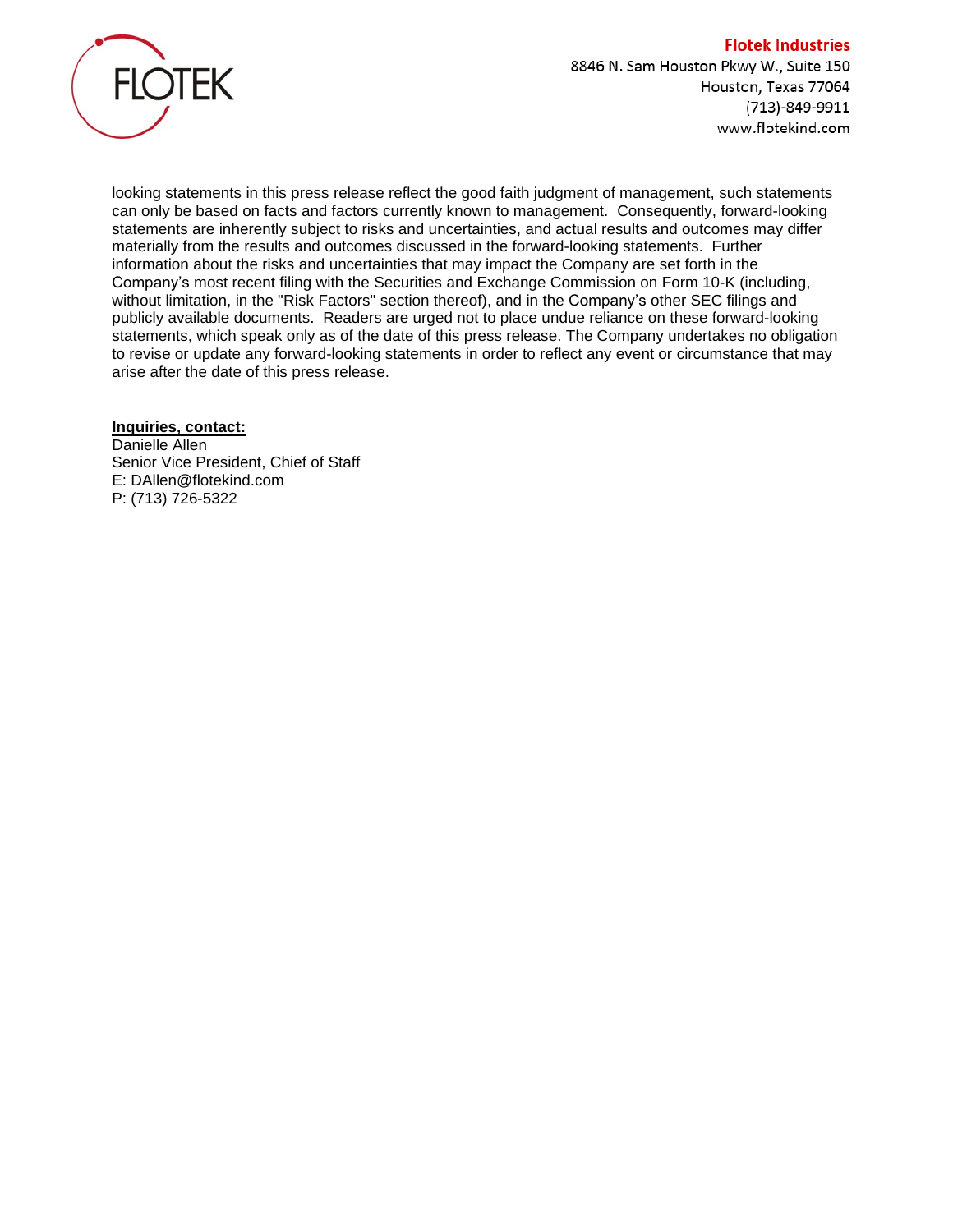

#### **Flotek Industries, Inc. Unaudited Condensed Consolidated Balance Sheets (in thousands, except share data)**

|                                                                                  | December 31, 2020 | December 31, 2019 |
|----------------------------------------------------------------------------------|-------------------|-------------------|
| <b>ASSETS</b>                                                                    |                   |                   |
| Current assets:                                                                  |                   |                   |
| Cash and cash equivalents                                                        | 38,660            | \$<br>100,575     |
| Restricted cash                                                                  | 664               | 663               |
| Accounts receivable, net of allowance for doubtful accounts of \$1,316           |                   |                   |
| and \$1,527 at December 31, 2020 and December 31, 2019, respectively             | 11,764            | 15.638            |
| Inventories, net                                                                 | 11,837            | 23,210            |
| Income taxes receivable                                                          | 403               | 631               |
| Other current assets                                                             | 3,127             | 13,191            |
| Total current assets                                                             | 66,455            | 153,908           |
| Property and equipment, net                                                      | 9,087             | 39,829            |
| Operating lease right-of-use assets                                              | 2,320             | 16,388            |
| Goodwill                                                                         | 8,092             |                   |
| Deferred tax assets, net                                                         | 223               | 152               |
| Other intangible assets, net                                                     |                   | 20,323            |
| Other long-term assets                                                           | 33                |                   |
| <b>TOTAL ASSETS</b>                                                              | \$<br>86,210      | \$<br>230,600     |
| LIABILITIES AND STOCKHOLDERS' & EQUITY                                           |                   |                   |
| <b>Current liabilities:</b>                                                      |                   |                   |
| Accounts payable                                                                 | \$<br>5,787       | \$<br>16,231      |
| <b>Accrued liabilities</b>                                                       | 18,275            | 24,552            |
| Income taxes payable                                                             | 21                |                   |
| Interest payable                                                                 | 34                |                   |
| Current portion of operating lease liabilities                                   | 636               | 486               |
| Current portion of finance lease liabilities                                     | 60                | 55                |
| Current portion of long-term debt                                                | 4,048             |                   |
| <b>Total current liabilities</b>                                                 | 28,861            | 41,324            |
| Deferred revenue, long-term                                                      | 117               |                   |
| Long-term operating lease liabilities                                            | 8,348             | 16,973            |
| Long-term finance lease liabilities                                              | 96                | 158               |
| Long-term debt                                                                   | 1,617             |                   |
| Deferred tax liabilities, net                                                    |                   | 116               |
| <b>Total liabilities</b>                                                         | 39,039            | 58,571            |
| Stockholders' Equity:                                                            |                   |                   |
| Preferred stock, \$0.0001 par value, 100,000 shares authorized; no shares issued |                   |                   |
| and outstanding                                                                  |                   |                   |
| Common stock, \$0.0001 par value, 140,000,000 shares authorized; 78,669,414      |                   |                   |
| shares issued and 73,088,494 shares outstanding at December 31, 2020;            |                   |                   |
|                                                                                  |                   |                   |
| 63,656,897 shares issued and 59,511,416 shares outstanding at December 31, 2019  | 8                 | 6                 |
| Additional paid-in capital                                                       | 359,721           | 347,564           |
| Accumulated other comprehensive (loss) income                                    | (19)              | 181               |
| Accumulated deficit                                                              | (278, 688)        | (142, 238)        |
| Treasury stock, at cost; 5,580,920 and 4,145,481 shares at December 31, 2020     |                   |                   |
| and 2019, respectively                                                           | (33, 851)         | (33, 484)         |
| Total stockholders' equity                                                       | 47,171            | 172,029           |
| TOTAL LIABILITIES AND STOCKHOLDERS' EQUITY                                       | \$<br>86,210      | \$<br>230,600     |
|                                                                                  |                   |                   |

(1) Results of the Company's Consumer and Industrial Chemistry Technologies ("CICT") segment are presented as discontinued operations for all periods.

(2) Prior periods presented for 2019 have been adjusted to reflect revisions to results determined not to be material to those prior periods.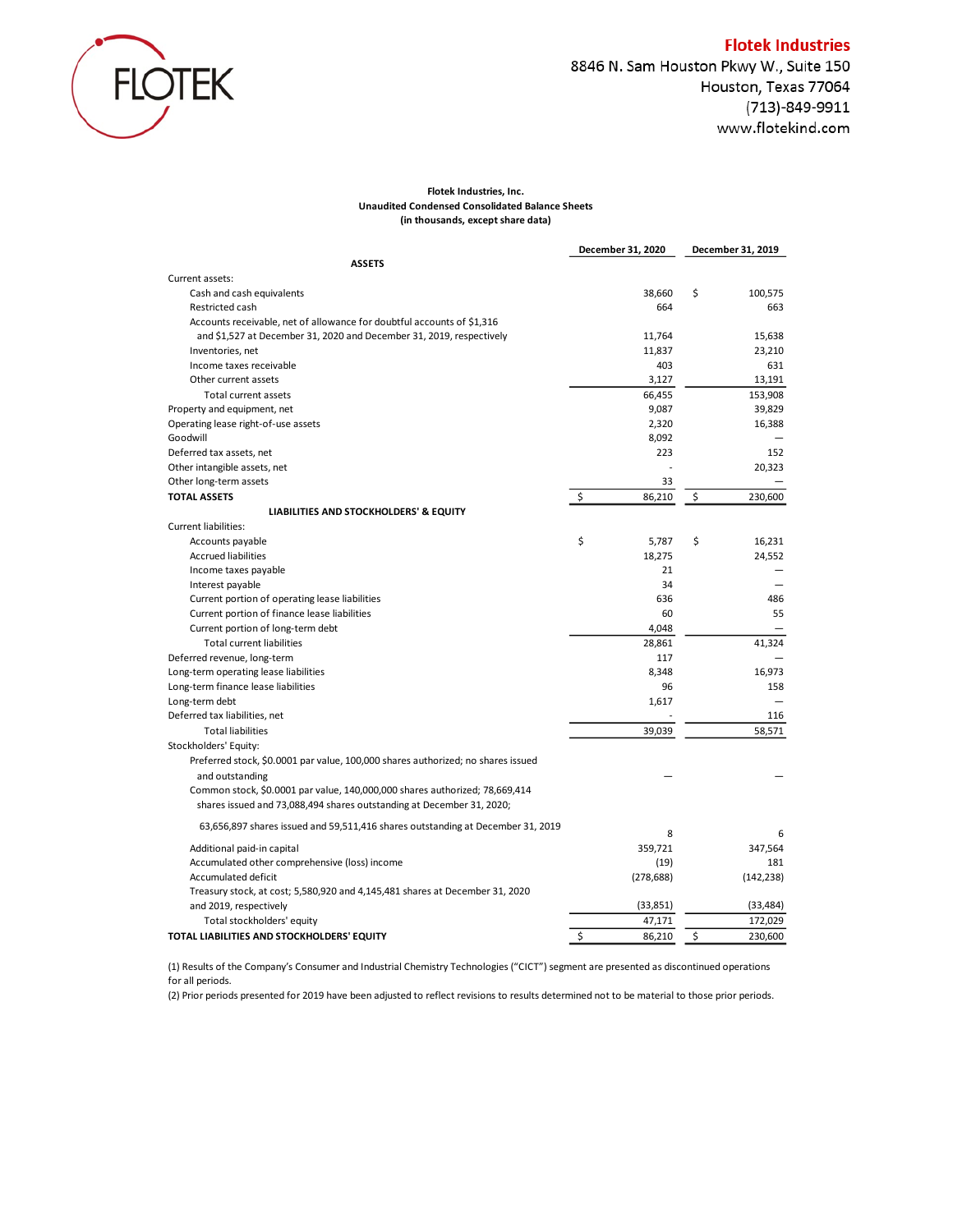

# 8846 N. Sam Houston Pkwy W., Suite 150 Houston, Texas 77064 (713)-849-9911 www.flotekind.com

#### **Flotek Industries, Inc. Unaudited Condensed Consolidated Statements of Operations (in thousands, except per share data)**

|                                                                                             | <b>Three Months Ended</b> |            |    | <b>Twelve Months Ended</b> |    |           |              |    |            |
|---------------------------------------------------------------------------------------------|---------------------------|------------|----|----------------------------|----|-----------|--------------|----|------------|
|                                                                                             |                           | 12/31/2020 |    | 12/31/2019                 |    | 9/30/2020 | 12/31/2020   |    | 12/31/2019 |
| Revenue                                                                                     | \$                        | 12,106     | \$ | 19,526                     | Ś  | 12,739    | \$<br>53,141 | Ś  | 119,353    |
| <b>Costs and expenses:</b>                                                                  |                           |            |    |                            |    |           |              |    |            |
| Operating expenses (excluding depreciation and amortization)                                |                           | 24,327     |    | 42,389                     |    | 29,466    | 88,266       |    | 148,100    |
| Corporate general and administrative                                                        |                           | 3,744      |    | 8,955                      |    | 2,679     | 16,311       |    | 27,975     |
| Depreciation and amortization                                                               |                           | 235        |    | 2,028                      |    | 518       | 3,412        |    | 8,465      |
| Research and development                                                                    |                           | 1,540      |    | 2,205                      |    | 1,480     | 7,213        |    | 8,863      |
| (Gain) loss on disposal of long-lived assets                                                |                           | (2)        |    | 354                        |    | (37)      | (94)         |    | 1,450      |
| Impairment of fixed and long-lived assets                                                   |                           |            |    |                            |    | 12,521    | 69,975       |    |            |
| Impairment of goodwill                                                                      |                           |            |    |                            |    | 11,706    | 11,706       |    |            |
| Total costs and expenses                                                                    |                           | 29,844     |    | 55,931                     |    | 58,333    | 196,789      |    | 194,853    |
| Loss from operations                                                                        |                           | (17, 738)  |    | (36, 405)                  |    | (45, 594) | (143, 648)   |    | (75, 500)  |
| Other (expense) income:                                                                     |                           |            |    |                            |    |           |              |    |            |
| Gain on lease termination                                                                   |                           |            |    |                            |    |           | 576          |    |            |
| Interest expense                                                                            |                           | (20)       |    | (4)                        |    | (19)      | (60)         |    | (2,019)    |
| Other income (expense), net                                                                 |                           | 179        |    | 469                        |    | 291       | 503          |    | 1,708      |
| Total other income (expense)                                                                |                           | 159        |    | 465                        |    | 272       | 1,019        |    | (311)      |
| Loss before income taxes                                                                    |                           | (17, 579)  |    | (35,940)                   |    | (45, 322) | (142, 629)   |    | (75, 811)  |
| Income tax benefit (expense)                                                                |                           | (102)      |    | (956)                      |    | 81        | 6,179        |    | (262)      |
| Loss from continuing operations                                                             |                           | (17, 681)  |    | (36, 896)                  |    | (45, 241) | (136, 450)   |    | (76, 073)  |
| Income (loss) from discontinued operations, net of tax                                      |                           |            |    | (2, 425)                   |    |           |              |    | 42,158     |
| <b>Net loss</b>                                                                             |                           | (17, 681)  |    | (39, 321)                  |    | (45, 241) | (136, 450)   |    | (33, 915)  |
| Basic and diluted earnings (loss) per common share:                                         |                           |            |    |                            |    |           |              |    |            |
| Continuing operations                                                                       | \$                        | (0.30)     | \$ | (0.64)                     | \$ | (0.66)    | \$<br>(2.00) | \$ | (1.29)     |
| Discontinued operations, net of tax                                                         |                           |            |    | (0.04)                     |    |           |              |    | 0.72       |
| Basic and diluted earnings (loss) per common share                                          | Ś.                        | (0.30)     | Ś. | (0.68)                     | \$ | (0.66)    | \$<br>(2.00) | \$ | (0.57)     |
| Weighted average common shares:                                                             |                           |            |    |                            |    |           |              |    |            |
| Weighted average common shares used in computing basic and diluted<br>loss per common share |                           | 59,058     |    | 58,403                     |    | 68,217    | 68,312       |    | 58,750     |

(1) Results of the Company's Consumer and Industrial Chemistry Technologies ("CICT") segment are presented as discontinued operations for all periods.

(2) Prior periods presented for 2019 have been adjusted to reflect revisions to results determined not to be material to those prior periods.

#### **Flotek Industries**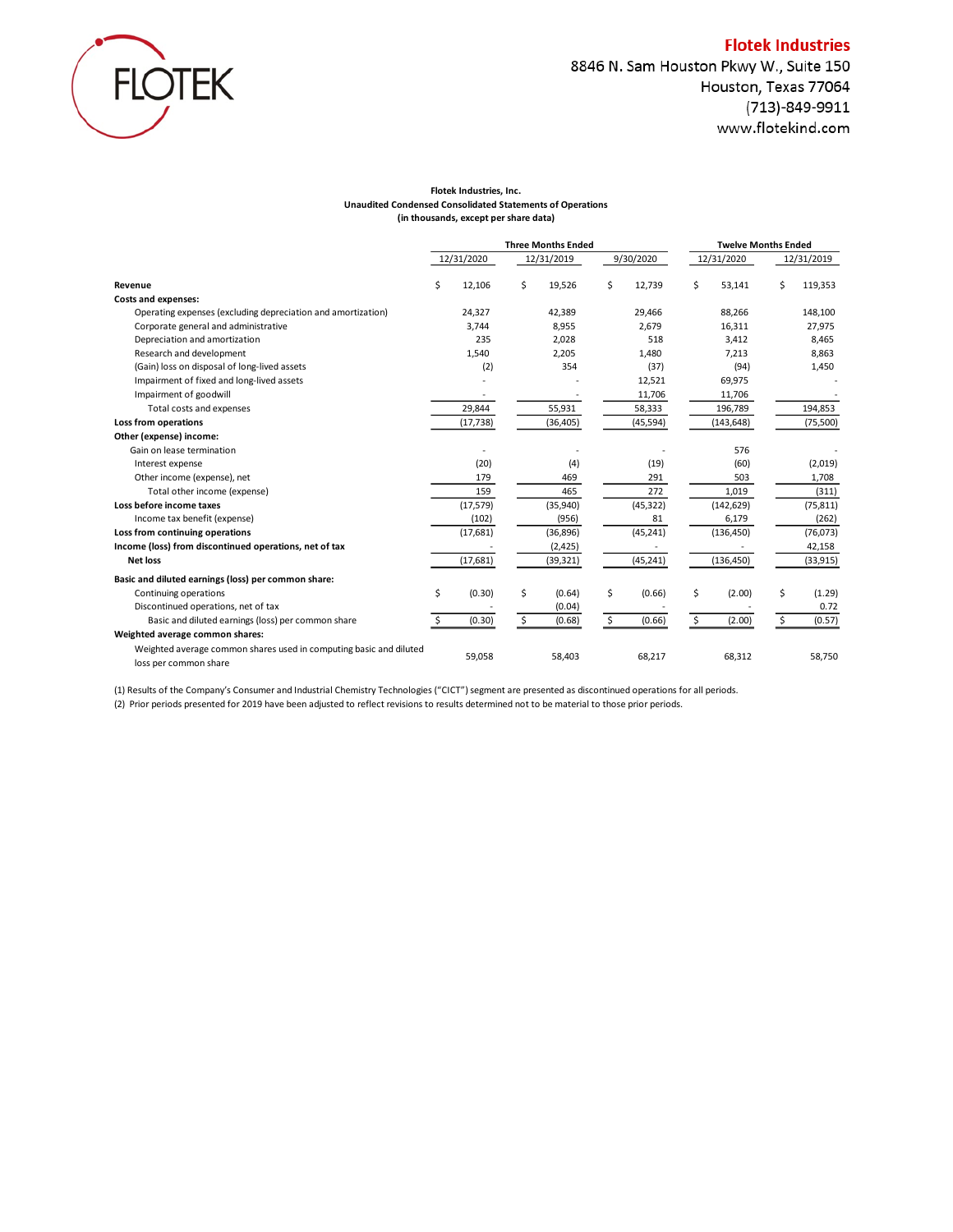

# **Flotek Industries**

8846 N. Sam Houston Pkwy W., Suite 150 Houston, Texas 77064 (713)-849-9911 www.flotekind.com

#### **FLOTEK INDUSTRIES, INC. UNAUDITED CONDENSED CONSOLIDATED STATEMENTS OF CASH FLOWS (in thousands)**

|                                                                                                       | Years ended December 31, |                |  |
|-------------------------------------------------------------------------------------------------------|--------------------------|----------------|--|
|                                                                                                       | 2020                     | 2019           |  |
| Cash flows from operating activities:                                                                 |                          |                |  |
| Net loss                                                                                              | Ŝ<br>(136, 450)          | (33,915)<br>\$ |  |
| Income from discontinued operations, net of tax                                                       |                          | 42,158         |  |
| Loss from continuing operations                                                                       | (136, 450)               | (76,073)       |  |
| Adjustments to reconcile loss from continuing operations to net cash<br>used in operating activities: |                          |                |  |
| Change in fair value of contingent consideration                                                      | 2,716                    |                |  |
| Depreciation and amortization                                                                         | 3,412                    | 8,465          |  |
| Amortization of deferred financing costs                                                              |                          | 1,428          |  |
| Provision for doubtful accounts                                                                       | 652                      | 512            |  |
| Provision for excess and obsolete inventory                                                           | 12,261                   | 5,659          |  |
| Impairment of fixed assets                                                                            | 30,178                   |                |  |
| (Gain) loss on sale of assets                                                                         | (561)                    | 1,450          |  |
| Impairment of goodwill                                                                                | 11,706                   |                |  |
| Impairment of right-of-use assets                                                                     | 7,434                    |                |  |
| Impairment of intangible assets                                                                       | 32,363                   |                |  |
| Stock compensation expense                                                                            | 3,044                    | 4,235          |  |
| Deferred income tax (benefit) provision                                                               | (187)                    | 18,307         |  |
| Reduction in tax benefit related to stock-based awards                                                |                          | 24             |  |
| Non-cash lease expense                                                                                | 356                      | 740            |  |
| Changes in current assets and liabilities:                                                            |                          |                |  |
|                                                                                                       |                          |                |  |
| Accounts receivable, net<br>Inventories                                                               | 3,556<br>3,955           | 20,993         |  |
|                                                                                                       |                          | (727)          |  |
| Income taxes receivable                                                                               | 182                      | 2,546          |  |
| Other current assets                                                                                  | 1,026                    | 2,579          |  |
| Other long-term assets                                                                                | (16)                     | 3,286          |  |
| Accounts payable                                                                                      | (12, 323)                | 1,131          |  |
| Accrued liabilities                                                                                   | (11,260)                 | 908            |  |
| Income taxes payable                                                                                  | 84                       |                |  |
| Interest payable                                                                                      | 34                       | (8)            |  |
| Net cash used in operating activities                                                                 | (47, 838)                | (4,545)        |  |
| Cash flows from investing activities:                                                                 |                          |                |  |
| Capital expenditures                                                                                  | (1,425)                  | (2, 411)       |  |
| Proceeds from sale of businesses                                                                      | 9,907                    | 155,498        |  |
| Proceeds from sale of assets                                                                          | 109                      | 240            |  |
| Payments for acquisition, net of cash acquired                                                        | (26, 284)                |                |  |
| Purchase of patents and other intangible assets                                                       | (8)                      | (614)          |  |
| Net cash (used in) provided by investing activities                                                   | (17,701)                 | 152,713        |  |
| Cash flows from financing activities:                                                                 |                          |                |  |
| Borrowings on revolving credit facility                                                               |                          | 42,984         |  |
| Repayments on revolving credit facility                                                               |                          | (92, 715)      |  |
| Payment for contingent consideration                                                                  | (1,200)                  |                |  |
| Proceeds from Paycheck Protection Program loan                                                        | 4,788                    |                |  |
| Payments for finance leases                                                                           | (70)                     | (51)           |  |
| Purchase of treasury stock                                                                            | (253)                    | (247)          |  |
| Proceeds from sale of common stock                                                                    | 462                      | 35             |  |
| Net cash provided by (used in) financing activities                                                   | 3,727                    | (49,994)       |  |
| <b>Discontinued operations:</b>                                                                       |                          |                |  |
| Net cash used in operating activities                                                                 |                          | (322)          |  |
| Net cash provided by investing activities                                                             |                          | 337            |  |
| Net cash flows provided by discontinued operations                                                    |                          | 15             |  |
| Effect of changes in exchange rates on cash and cash equivalents                                      | (102)                    | 5              |  |
| Net change in cash, cash equivalents and restricted cash                                              | (61, 914)                | 98,194         |  |
| Cash, cash equivalents at beginning of period                                                         | 100,575                  | 3,044          |  |
| Restricted cash at the beginning of the period                                                        | 663                      | 663            |  |
| Cash and cash equivalents and restricted cash at beginning of                                         | 101,238                  | 3,707          |  |
| Cash and Cas equivalents at end of period                                                             | 38,660                   | 100,575        |  |
| Restricted cash at the end of period                                                                  | 664                      | 663            |  |
| Cash, cash equivalents and restricted cash at end of period                                           | \$<br>39,324             | \$<br>101,238  |  |